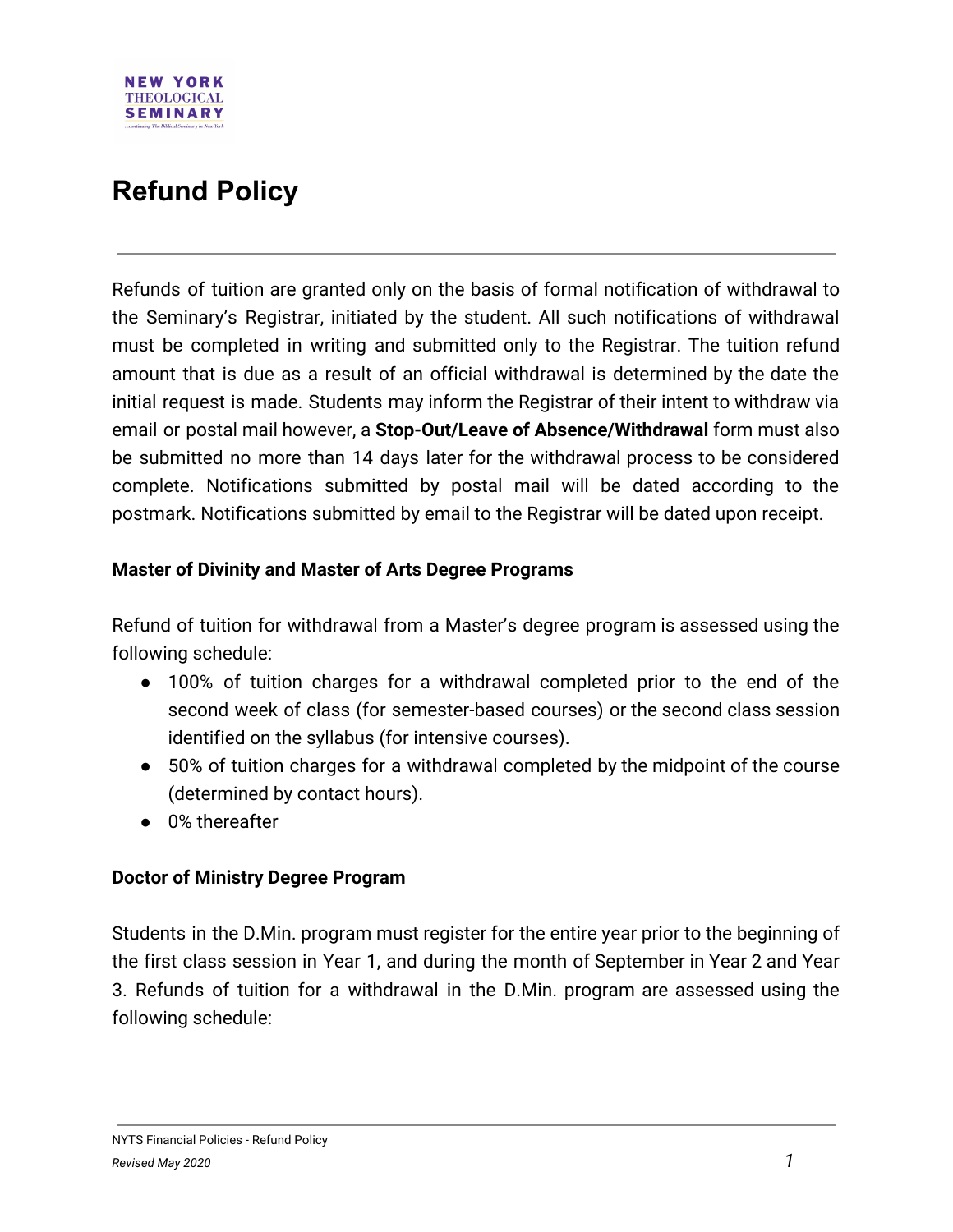

### *Doctor of Ministry – Year 1*

- 100% of tuition charges for a withdrawal completed prior to the end of the first week of an intensive format program, or the sixth week of a semester-based program.
- 50% of tuition charges for a withdrawal completed prior to the beginning of the second intensive week in an intensive format program, or prior to the beginning of the second semester in a semester-based program.
- 0% thereafter

# *Doctor of Ministry – Year 2*

- 100% of tuition charges for a withdrawal completed prior to the end of the first week of the intensive, or the sixth week of the semester.
- 50% of tuition charges for a withdrawal completed by January 15.
- 0% thereafter

# *Doctor of Ministry – Year 3 and Continuation Year*

- 100% of tuition charges for a withdrawal completed by October 1.
- 50% of tuition charges for a withdrawal completed by January 15.
- 0% thereafter

*Refunds for audited courses, continuing education courses and Partner Church members will be granted in full prior to the first meeting of the enrolled course, with no refund thereafter.*

#### **All fees are non-refundable.**

Students in the DMin program in each year of the program must register for the entire year in the fall semester. A student who fails to register for the third or continuation year before October 1 may register only with the approval of the Director of the Doctor of Ministry program. A student who fails to register for the third or continuation year and does not receive a Leave of Absence, then in a subsequent year seeks to return to the program to complete the written thesis and graduate, may be re-admitted at the discretion of the Director, but will be charged for the third year tuition plus any